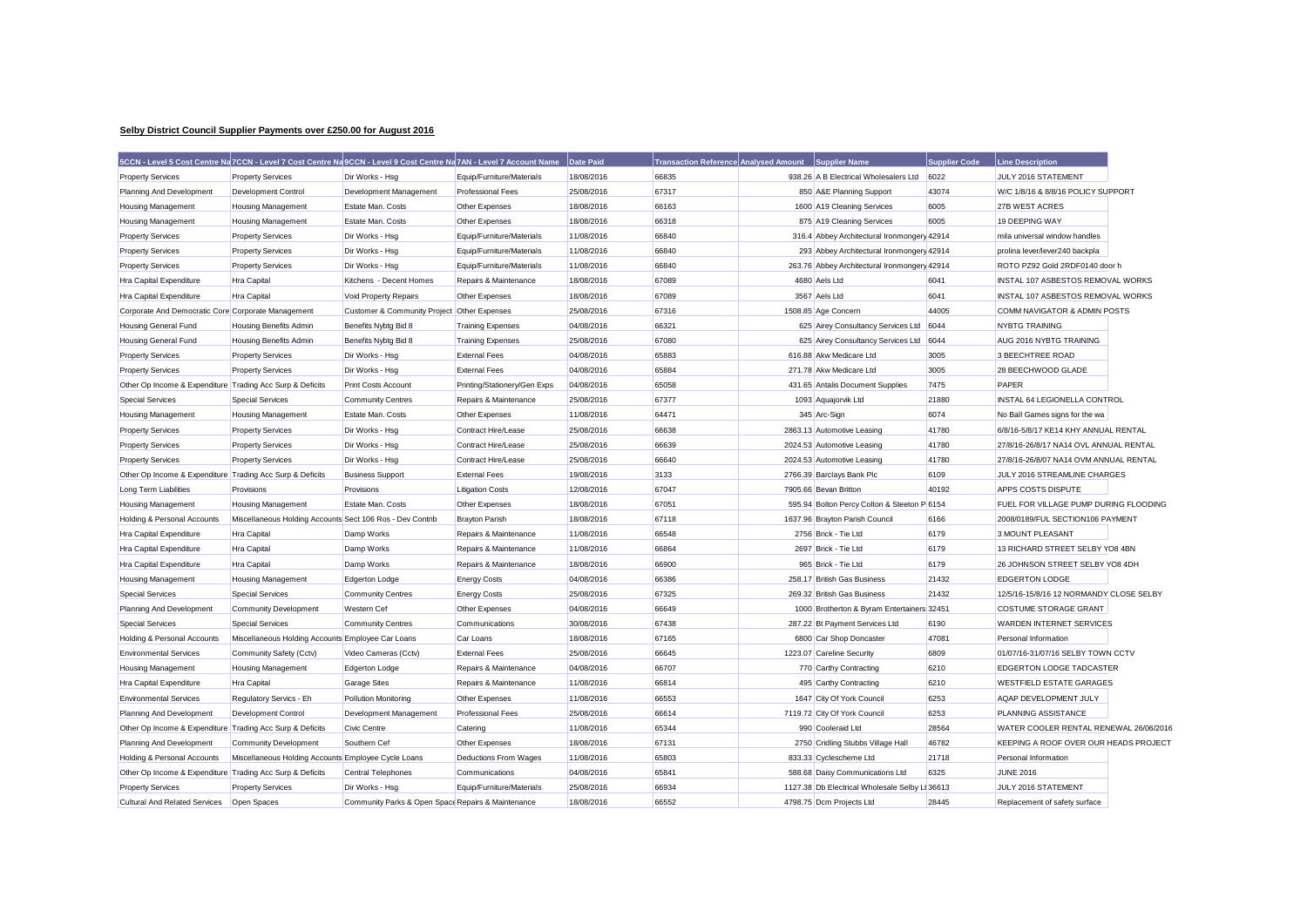| Gen Grants & Collection Fund                              | Taxation & Non-Specific Grants Gen Fund Income        |                                                    | Misc Income                    | 12/08/2016 | 3125  | 1017837 Department For Communities & 6345      |       | 20/06/16 NNDR/RSG                    |  |
|-----------------------------------------------------------|-------------------------------------------------------|----------------------------------------------------|--------------------------------|------------|-------|------------------------------------------------|-------|--------------------------------------|--|
| Gen Grants & Collection Fund                              | Taxation & Non-Specific Grants Gen Fund Income        |                                                    | Misc Income                    | 12/08/2016 | 3126  | 1017838 Department For Communities & 6345      |       | 19/07/16 NNDR/RSG                    |  |
| Holding & Personal Accounts                               | <b>Control Accounts</b>                               | Vat Control Account                                | <b>Collection Fund</b>         | 12/08/2016 | 3126  | 1467532 Department For Communities & 6345      |       | 19/07/16 NNDR/RSG                    |  |
| Holding & Personal Accounts                               | Miscellaneous Holding Accounts Nndr Coll Fund Account |                                                    | <b>Collection Fund</b>         | 12/08/2016 | 3125  | 1133754 Department For Communities & 6345      |       | 20/06/16 NNDR/RSG                    |  |
| Gen Grants & Collection Fund                              | Taxation & Non-Specific Grants Gen Fund Income        |                                                    | Misc Income                    | 19/08/2016 | 3136  | 1185537 Department For Communities & 6345      |       | 22/08/16 NNDR/RSG                    |  |
| Holding & Personal Accounts                               | Miscellaneous Holding Accounts Nndr Coll Fund Account |                                                    | <b>Collection Fund</b>         | 19/08/2016 | 3136  | 1007782 Department For Communities & 6345      |       | 22/08/16 NNDR/RSG                    |  |
| Corporate And Democratic Core Democratic Rep & Mgmnt      |                                                       | Chairmans Allowance                                | <b>Members Allowances</b>      | 04/08/2016 | 66312 | 455 Distinctive Catering                       | 6879  | <b>BUFFET AT CIVIC SERVICE</b>       |  |
| Planning And Development                                  | Development Control                                   | Development Management                             | <b>Professional Fees</b>       | 18/08/2016 | 66612 | 1325.5 East Riding Of Yorkshire Council 6383   |       | MAY 2016 PLANNING SERVICES           |  |
| Planning And Development                                  | <b>Development Control</b>                            | Development Management                             | <b>Professional Fees</b>       | 18/08/2016 | 66892 | 300 East Riding Of Yorkshire Council 6383      |       | JUNE 2016 EC DEV & PLANNING SERVICES |  |
| Planning And Development                                  | Economic Development                                  | P4g Economic Dev. Commission Professional Fees     |                                | 18/08/2016 | 66612 | 4706.82 East Riding Of Yorkshire Council 6383  |       | MAY 2016 PLANNING SERVICES           |  |
| Planning And Development                                  | Economic Development                                  | P4g Economic Dev. Commissior Professional Fees     |                                | 18/08/2016 | 66892 | 1948.8 East Riding Of Yorkshire Council 6383   |       | JUNE 2016 EC DEV & PLANNING SERVICES |  |
| Planning And Development                                  | Economic Development                                  | P4g Growing Enterprise                             | <b>Professional Fees</b>       | 18/08/2016 | 66613 | 3163.3 East Riding Of Yorkshire Council 6383   |       | <b>TRAVEL EXPENSES</b>               |  |
| Planning And Development                                  | Economic Development                                  | P4g Growing Enterprise                             | <b>Professional Fees</b>       | 18/08/2016 | 66893 | 3406.7 East Riding Of Yorkshire Council 6383   |       | <b>GROWTH HUB SECONDMENT</b>         |  |
| Planning And Development                                  | <b>Planning Policy</b>                                | Dev. Policy Serv. (Plan Selby)                     | <b>Professional Fees</b>       | 18/08/2016 | 66612 | 560 East Riding Of Yorkshire Council 6383      |       | MAY 2016 PLANNING SERVICES           |  |
| Other Op Income & Expenditure Trading Acc Surp & Deficits |                                                       | Assets                                             | Communications                 | 04/08/2016 | 64284 | 613.45 Ee Communications Services Ltd 6936     |       | MOBILE PHONE CHARGES                 |  |
| Other Op Income & Expenditure Trading Acc Surp & Deficits |                                                       | Assets                                             | Communications                 | 04/08/2016 | 65375 | 575.53 Ee Communications Services Ltd 6936     |       | MOBILE PHONES                        |  |
| Other Op Income & Expenditure Trading Acc Surp & Deficits |                                                       | Assets                                             | Communications                 | 04/08/2016 | 66564 | 580.24 Ee Communications Services Ltd 6936     |       | <b>JULY STATEMENT</b>                |  |
| <b>Cultural And Related Services</b>                      | Open Spaces                                           | Community Parks & Open Space Repairs & Maintenance |                                | 25/08/2016 | 66646 | 4216.1 Enterprise Managed Services Ltd 6404    |       | JULY 2016 WASTE MANAGEMENT           |  |
| Cultural And Related Services                             | Open Spaces                                           | <b>Grass Cutting</b>                               | Repairs & Maintenance          | 25/08/2016 | 66646 | 2764.64 Enterprise Managed Services Ltc 6404   |       | JULY 2016 WASTE MANAGEMENT           |  |
| <b>Cultural And Related Services</b>                      | Open Spaces                                           | Selby Park                                         | Repairs & Maintenance          | 25/08/2016 | 66646 | 8524.94 Enterprise Managed Services Ltd 6404   |       | JULY 2016 WASTE MANAGEMENT           |  |
| <b>Cultural And Related Services</b>                      | Recreation & Sport                                    | Selby Leisure Centre                               | Repairs & Maintenance          | 25/08/2016 | 66646 | 727.58 Enterprise Managed Services Ltd 6404    |       | JULY 2016 WASTE MANAGEMENT           |  |
| <b>Environmental Services</b>                             | <b>Cemetery Services</b>                              | <b>Closed Burial Ground</b>                        | Repairs & Maintenance          | 25/08/2016 | 66646 | 1093.14 Enterprise Managed Services Ltd 6404   |       | JULY 2016 WASTE MANAGEMENT           |  |
| <b>Environmental Services</b>                             | Recycling                                             | Recycling                                          | <b>External Fees</b>           | 25/08/2016 | 66646 | 116513.72 Enterprise Managed Services Ltd 6404 |       | JULY 2016 WASTE MANAGEMENT           |  |
| <b>Environmental Services</b>                             | <b>Street Cleansing</b>                               | <b>Street Cleansing</b>                            | <b>External Fees</b>           | 25/08/2016 | 66646 | 45514.72 Enterprise Managed Services Ltc 6404  |       | JULY 2016 WASTE MANAGEMENT           |  |
| <b>Environmental Services</b>                             | <b>Trade Waste</b>                                    | <b>Clinical Waste</b>                              | <b>External Fees</b>           | 25/08/2016 | 66646 | 4251.65 Enterprise Managed Services Ltd 6404   |       | JULY 2016 WASTE MANAGEMENT           |  |
| <b>Environmental Services</b>                             | <b>Trade Waste</b>                                    | <b>Commercial Waste</b>                            | <b>External Fees</b>           | 25/08/2016 | 66646 | 25056.25 Enterprise Managed Services Ltd 6404  |       | JULY 2016 WASTE MANAGEMENT           |  |
| <b>Environmental Services</b>                             | <b>Waste Collection</b>                               | Dom.Wheeled Bins/Sac                               | <b>External Fees</b>           | 25/08/2016 | 66646 | 21419.69 Enterprise Managed Services Ltd 6404  |       | JULY 2016 WASTE MANAGEMENT           |  |
| <b>Environmental Services</b>                             | <b>Waste Collection</b>                               | <b>Refuse Collection General</b>                   | Advertising                    | 25/08/2016 | 66646 | 1610.29 Enterprise Managed Services Ltd 6404   |       | JULY 2016 WASTE MANAGEMENT           |  |
| <b>Environmental Services</b>                             | <b>Waste Collection</b>                               | <b>Refuse Collection General</b>                   | <b>External Fees</b>           | 25/08/2016 | 66646 | 84341.06 Enterprise Managed Services Ltd 6404  |       | JULY 2016 WASTE MANAGEMENT           |  |
| Highways, Roads And Transport Parking Services            |                                                       | Car Parks-Other                                    | Repairs & Maintenance          | 25/08/2016 | 66646 | 269.6 Enterprise Managed Services Ltd 6404     |       | JULY 2016 WASTE MANAGEMENT           |  |
| <b>Special Services</b>                                   | <b>Special Services</b>                               | Grassed Areas & Open Spaces Repairs & Maintenance  |                                | 25/08/2016 | 66646 | 7307.71 Enterprise Managed Services Ltd 6404   |       | JULY 2016 WASTE MANAGEMENT           |  |
| <b>Hra Capital Expenditure</b>                            | <b>Hra Capital</b>                                    | Damp Works                                         | Repairs & Maintenance          | 04/08/2016 | 65662 | 818 Envirovent Ltd                             | 6406  | WORKS - 13 BACK LANE                 |  |
| Hra Capital Expenditure                                   | Hra Capital                                           | Damp Works                                         | Repairs & Maintenance          | 18/08/2016 | 66390 | 684 Envirovent Ltd                             | 6406  | 1 HOLLY VIEW SKIPWITH                |  |
| Planning And Development                                  | Economic Development                                  | The Vivars Mr                                      | Repairs & Maintenance          | 04/08/2016 | 65882 | 447 Firelec Ltd                                | 6447  | VIVARS IND ESTATE/ PROSPECT IND EST  |  |
| Housing Management                                        | <b>Housing Management</b>                             | <b>Edgerton Lodge</b>                              | <b>Fixtures &amp; Fittings</b> | 18/08/2016 | 65343 | 500 Firelec Ltd                                | 6447  | Edgerton fire alarm testing 01       |  |
| Planning And Development                                  | <b>Community Development</b>                          | <b>Central Cef</b>                                 | Other Expenses                 | 18/08/2016 | 67114 | 1000 Flaxley Road Tenants & Resider 22645      |       | COMMUNITY BENCHS AND GRANTS PROJECT  |  |
| <b>Environmental Services</b>                             | Regulatory Servics - Eh                               | Licences-Other                                     | <b>External Fees</b>           | 11/08/2016 | 65217 | 360.98 Forest House Vets Ltd                   | 6457  | <b>CONSULTATIONS FEES</b>            |  |
| <b>Environmental Services</b>                             | Regulatory Servics - Eh                               | Licences-Other                                     | <b>External Fees</b>           | 25/08/2016 | 66836 | 360.98 Forest House Vets Ltd                   | 6457  | riding inspection emmie whitton      |  |
| <b>Environmental Services</b>                             | Recycling                                             | Recycling                                          | <b>External Fees</b>           | 18/08/2016 | 65801 | 6369.88 Friendship Estates Ltd                 | 6464  | <b>GREENWASTE JUNE</b>               |  |
| <b>Environmental Services</b>                             | Recycling                                             | Recycling                                          | <b>External Fees</b>           | 25/08/2016 | 66626 | 2806.76 Friendship Estates Ltd                 | 6464  | JULY 2016 GREENWASTE                 |  |
| Planning And Development                                  | <b>Building Control</b>                               | <b>Street Nameplates</b>                           | Repairs & Maintenance          | 11/08/2016 | 66099 | 713.5 G & G Signs                              | 6473  | SIGNAGE (NON-HIGHWAY / ROADSID       |  |
| Planning And Development                                  | <b>Development Control</b>                            | Development Management                             | <b>Professional Fees</b>       | 04/08/2016 | 66670 | 7200 Gateley Plc                               | 47025 | <b>LEGAL FEES</b>                    |  |
| Hra Capital Expenditure                                   | Hra Capital                                           | Laurie Backhouse Court                             | Repairs & Maintenance          | 04/08/2016 | 66700 | 107774.21 George Hurst & Sons Limited          | 47023 | LAURIEBACKHOUSE COURT                |  |
| Planning And Development                                  | <b>Community Development</b>                          | Eastern Cef                                        | Other Expenses                 | 18/08/2016 | 67113 | 2233 Hall For Hemingbrough                     | 47070 | PLAN FOR THE FUTURE CEF GRANT        |  |
| Other Op Income & Expenditure Trading Acc Surp & Deficits |                                                       | Human Resources Tu                                 | <b>Training Expenses</b>       | 11/08/2016 | 65869 | 748.76 Hambleton District Council              | 3449  | Annual Contribution for Traini       |  |
| Housing General Fund                                      | <b>Housing Strategy</b>                               | Ny Regional Strategy Officer                       | Other Expenses                 | 25/08/2016 | 66703 | 10150 Hambleton District Council               | 6517  | RURAL HOUSING ENABLER PROGRAMME      |  |
| Other Op Income & Expenditure Trading Acc Surp & Deficits |                                                       | Smt & Core Support                                 | <b>Professional Fees</b>       | 11/08/2016 | 66876 | 1468.8 Hb Hr Consulting Ltd                    | 44794 | JULY 2016 CHARGES                    |  |
|                                                           |                                                       |                                                    |                                |            |       |                                                |       |                                      |  |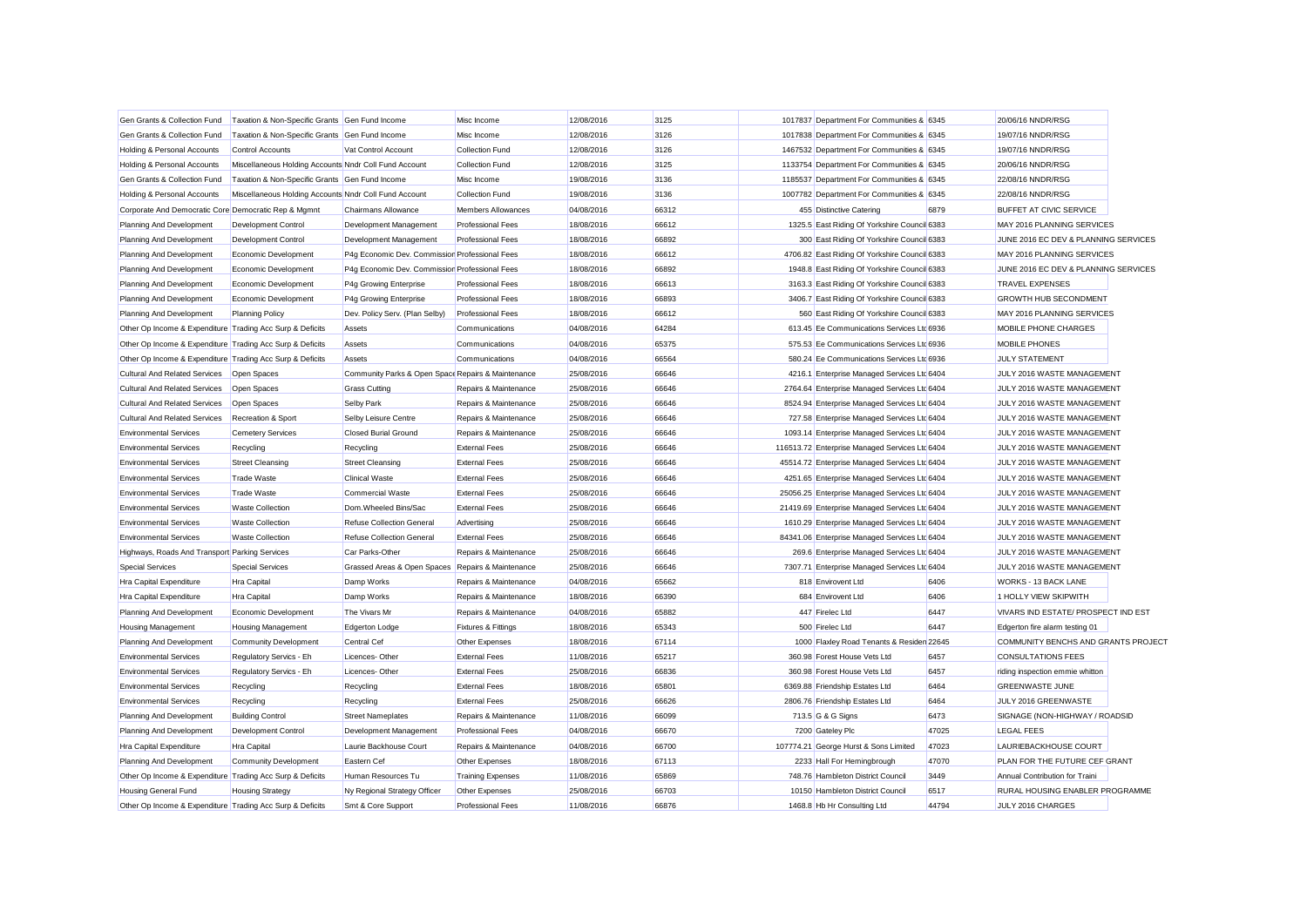| <b>Environmental Services</b>                             | Regulatory Servics - Eh                                | <b>Public Conveniences</b>                          | <b>External Fees</b>         | 25/08/2016 | 66689 |           | 3695.48 Healthmatic Ltd                     | 6545  | SEPT 2016 MAINTENANCE & CLEANING         |  |
|-----------------------------------------------------------|--------------------------------------------------------|-----------------------------------------------------|------------------------------|------------|-------|-----------|---------------------------------------------|-------|------------------------------------------|--|
| Housing Management                                        | <b>Housing Management</b>                              | <b>Central Heating-Gas</b>                          | Repairs & Maintenance        | 18/08/2016 | 67090 |           | 32815.99 Help-Link Uk Ltd                   | 21887 | INSTALMENT 76 GAS CONTRACT 2014-2017     |  |
| Hra Capital Expenditure                                   | <b>Hra Capital</b>                                     | <b>Central Heating Systems</b>                      | Repairs & Maintenance        | 18/08/2016 | 67090 |           | 20500.19 Help-Link Uk Ltd                   | 21887 | INSTALMENT 76 GAS CONTRACT 2014-2017     |  |
| Other Op Income & Expenditure Trading Acc Surp & Deficits |                                                        | <b>Debt Control</b>                                 | Other Expenses               | 04/08/2016 | 66665 |           | 533.97 Henriksen Ltd                        | 6555  | JULY 2016 COMMISSION AND FEES            |  |
| Central Services To The Public Local Tax Collection       |                                                        | Council Tax Collection                              | Legal Fees                   | 04/08/2016 | 66566 |           | 2178 Hmcts                                  | 46971 | <b>LIABILITY ORDER</b>                   |  |
| <b>Housing Management</b>                                 | <b>Housing Management</b>                              | Cash Incentive Schem                                | Other Expenses               | 18/08/2016 | 67050 |           | 280 Hmcts                                   | 6575  | APP FEE SULLIVAN INJUNCTION              |  |
| <b>Property Services</b>                                  | <b>Property Services</b>                               | Dir Works - Hsg                                     | Equip/Furniture/Materials    | 18/08/2016 | 66847 |           | 10250.6 Howdens Joinery Ltd                 | 21474 | <b>JULY STATEMENT</b>                    |  |
| Other Op Income & Expenditure Trading Acc Surp & Deficits |                                                        | Access Selby - Contact Centre Repairs & Maintenance |                              | 11/08/2016 | 66901 |           | 1400.85 Howecool Air Conditioning Ltd       | 46828 | MARKET CROSS ALTER HEATING VENTS         |  |
| Housing General Fund                                      | Homelessness                                           | <b>Homeless Persons</b>                             | Other Expenses               | 18/08/2016 | 67099 | 2000 Idas |                                             | 26254 | 1/1/16-31/3/16 HOMELESS PREVENTION       |  |
| Holding & Personal Accounts                               | Miscellaneous Holding Accounts Eu Election Holding Acc |                                                     | Other Expenses               | 18/08/2016 | 65692 |           | 539.5 Independent Coachways Ltd             | 46565 | <b>VAN HIRE</b>                          |  |
| Hra Capital Expenditure                                   | <b>Hra Capital</b>                                     | <b>Electrical Rewires</b>                           | Repairs & Maintenance        | 04/08/2016 | 66326 |           | 956.52 It Electrical (Yorkshire) Ltd        | 6652  | 92 ABBOTTS ROAD                          |  |
| <b>Property Services</b>                                  | <b>Property Services</b>                               | Dir Works - Hsg                                     | <b>External Fees</b>         | 04/08/2016 | 66339 |           | 370 J&D Decorating And Property Ma 36796    |       | 27B WEST ACRES                           |  |
| <b>Property Services</b>                                  | <b>Property Services</b>                               | Dir Works - Hsg                                     | <b>External Fees</b>         | 11/08/2016 | 66827 |           | 550 J&D Decorating And Property Ma 36796    |       | 20 PARKIN AVENUE SELBY                   |  |
| <b>Property Services</b>                                  | <b>Property Services</b>                               | Dir Works - Hsg                                     | Other Expenses               | 11/08/2016 | 66828 |           | 400 J&D Decorating And Property M: 36796    |       | 19 CARR STREET SELBY                     |  |
| <b>Property Services</b>                                  | <b>Property Services</b>                               | Dir Works - Hsg                                     | Other Expenses               | 11/08/2016 | 66830 |           | 350 J&D Decorating And Property Ma 36796    |       | 1 KITCHEN DRIVE SELBY                    |  |
| <b>Property Services</b>                                  | <b>Property Services</b>                               | Dir Works - Hsg                                     | Other Expenses               | 25/08/2016 | 66926 |           | 300 J&D Decorating And Property M: 36796    |       | 19 CARR STREET SELBY                     |  |
| <b>Property Services</b>                                  | <b>Property Services</b>                               | Dir Works - Hsg                                     | Other Expenses               | 25/08/2016 | 66927 |           | 450 J&D Decorating And Property M: 36796    |       | 19 CARR STREET SELBY                     |  |
| <b>Property Services</b>                                  | <b>Property Services</b>                               | Dir Works - Hsg                                     | Other Expenses               | 25/08/2016 | 67146 |           | 450 J&D Decorating And Property Ma 36796    |       | 7 VIKING DRIVE RICCALL YORK              |  |
| <b>Property Services</b>                                  | <b>Property Services</b>                               | Dir Works - Hsg                                     | Equip/Furniture/Materials    | 18/08/2016 | 67046 |           | 4235.98 Jewson Ltd                          | 6662  | JULY 2016 STATEMENT                      |  |
| <b>Property Services</b>                                  | <b>Property Services</b>                               | Dir Works - Hsg                                     | <b>External Fees</b>         | 11/08/2016 | 66681 |           | 4684 Joineryworkshop.Com Ltd                | 44678 | 22 MILLGATE SELBY                        |  |
| Other Op Income & Expenditure Trading Acc Surp & Deficits |                                                        | Human Resources Tu                                  | <b>Training Expenses</b>     | 04/08/2016 | 66064 |           | 436 Jtl Training People                     | 46891 | <b>IOSH COURSE EXAM</b>                  |  |
| <b>Property Services</b>                                  | <b>Property Services</b>                               | Dir Works - Hsg                                     | <b>External Fees</b>         | 11/08/2016 | 66323 |           | 350 Kml Flooring Services                   | 6704  | 3 BEECHTREE ROAD                         |  |
| <b>Property Services</b>                                  | <b>Property Services</b>                               | Dir Works - Hsg                                     | <b>External Fees</b>         | 11/08/2016 | 66324 |           | 350 Kml Flooring Services                   | 6704  | <b>56 CHARLES STREET</b>                 |  |
| <b>Property Services</b>                                  | <b>Property Services</b>                               | Dir Works - Hsg                                     | <b>External Fees</b>         | 18/08/2016 | 66510 |           | 350 Kml Flooring Services                   | 6704  | 2 PARKIN AVENUE                          |  |
| Planning And Development                                  | <b>Community Development</b>                           | Southern Cef                                        | Other Expenses               | 25/08/2016 | 67319 |           | 1590 Lesley Senior                          | 47094 | BEE ABLE YOUTH ACTIVITY DAYS X 4         |  |
| Central Services To The Public Elections                  |                                                        | <b>Elections Services</b>                           | Printing/Stationery/Gen Exps | 25/08/2016 | 66871 |           | 680.55 Lexisnexis Uk                        | 6753  | PARKER LAW CONDUCT ELECTIONS             |  |
| Other Op Income & Expenditure Trading Acc Surp & Deficits |                                                        | <b>Legal Services</b>                               | Other Expenses               | 25/08/2016 | 61011 |           | 1047 Lexisnexis Uk                          | 6753  | PARKER LAW&ELECTIONS RENEWAL 2016/2017   |  |
| Long Term Liabilities                                     | Provisions                                             | Provisions                                          | <b>Litigation Costs</b>      | 04/08/2016 | 66400 |           | 625.46 Local Government Association         | 6770  | PROPERTIES SERCHES                       |  |
| Long Term Liabilities                                     | Provisions                                             | Provisions                                          | <b>Litigation Costs</b>      | 11/08/2016 | 64537 |           | 625.46 Local Government Association         | 37138 | <b>PROPERTY LITIGATION</b>               |  |
| Other Op Income & Expenditure Trading Acc Surp & Deficits |                                                        | <b>Policy Strategy</b>                              | Printing/Stationery/Gen Exps | 18/08/2016 | 66364 |           | 1759 Local Government Information U 45197   |       | Full Membership Subscription             |  |
| Other Op Income & Expenditure Trading Acc Surp & Deficits |                                                        | Human Resources Tu                                  | <b>Training Expenses</b>     | 25/08/2016 | 66637 |           | 767.49 Local Government Information U 45197 |       | TRAINING & EXPENSES BY KEITH CRAMPTON    |  |
| <b>Environmental Services</b>                             | Regulatory Servics - Eh                                | Pest Control                                        | <b>External Fees</b>         | 04/08/2016 | 66063 |           | 1318.58 M J Backhouse                       | 6097  | RAT JOBS AS INSTRUCTED IN DOMESTIC PREMI |  |
| Planning And Development                                  | Development Control                                    | Development Management                              | <b>Professional Fees</b>     | 25/08/2016 | 67057 |           | 1420.8 Matchtech                            | 43334 | W/C 1/8/16 THOMAS WEBSTER                |  |
| Corporate And Democratic Core Corporate Management        |                                                        | <b>External Audit</b>                               | Other Expenses               | 04/08/2016 | 64820 |           | 4470 Mazars Llp                             | 6810  | External Audit Fee 2015/16               |  |
| Corporate And Democratic Core Corporate Management        |                                                        | <b>External Audit</b>                               | Other Expenses               | 04/08/2016 | 65795 |           | 4470 Mazars Llp                             | 6810  | External Audit Fee 2015/16               |  |
| Corporate And Democratic Core Corporate Management        |                                                        | <b>External Audit</b>                               | Other Expenses               | 04/08/2016 | 66508 |           | 4478 Mazars Llp                             | 6810  | External Audit Fee 2015/16               |  |
| <b>Property Services</b>                                  | <b>Property Services</b>                               | Dir Works - Hsg                                     | <b>External Fees</b>         | 04/08/2016 | 65996 |           | 745.6 Michael Walsh (Plasterers) Ltd 7419   |       | 79 PETRE AVE                             |  |
|                                                           |                                                        | Dir Works - Hsg                                     | Other Expenses               | 04/08/2016 | 65998 |           | 2254.5 Michael Walsh (Plasterers) Ltd       | 7419  | 35 WIGHILL LANE                          |  |
| <b>Property Services</b>                                  | <b>Property Services</b><br><b>Property Services</b>   | Dir Works - Hsg                                     | Equip/Furniture/Materials    | 18/08/2016 | 66903 |           | 1521.95 Mkm Building Supplies Ltd           | 21210 | JULY 2016 STATEMENT                      |  |
| <b>Property Services</b>                                  | <b>Housing Management</b>                              |                                                     | <b>Professional Fees</b>     | 11/08/2016 | 66399 |           | 641.52 Morgan Lambert Ltd                   | 6835  | <b>AUDITS</b>                            |  |
| Housing Management                                        | Development Control                                    | Central Heating-Gas                                 | <b>Professional Fees</b>     | 04/08/2016 | 66556 |           | 400 Mr Alan Evans                           | 26410 | SITE ALLOCATIONS AND POLICIES PLAN       |  |
| Planning And Development                                  |                                                        | Development Management                              |                              |            |       |           |                                             |       |                                          |  |
| Planning And Development                                  | <b>Development Control</b>                             | Development Management                              | <b>Professional Fees</b>     | 04/08/2016 | 66557 |           | 2000 Mr Alan Evans                          | 26410 | <b>HOUSING SITES AT SHERBURN</b>         |  |
| Planning And Development                                  | Development Control                                    | Development Management                              | <b>Professional Fees</b>     | 04/08/2016 | 66558 |           | 300 Mr Alan Evans                           | 26410 | <b>HODGSONS GATE</b>                     |  |
| Corporate And Democratic Core Corporate Management        |                                                        | Customer & Community Project Other Expenses         |                              | 04/08/2016 | 66668 |           | 2160 Mrs K Frost                            | 45524 | JULY 2016 CONSULTANCY FEES               |  |
| Corporate And Democratic Core Corporate Management        |                                                        | Customer & Community Project Other Expenses         |                              | 18/08/2016 | 67091 |           | 2160 Mrs K Frost                            | 45524 | <b>CONSULTANCY FEES</b>                  |  |
| Other Op Income & Expenditure Trading Acc Surp & Deficits |                                                        | Ict                                                 | Computing                    | 11/08/2016 | 66151 |           | 875 Netcentrix                              | 26614 | vCentre Upgrade                          |  |
| Other Op Income & Expenditure Trading Acc Surp & Deficits |                                                        | Human Resources Tu                                  | <b>External Fees</b>         | 04/08/2016 | 66616 |           | 318 North Yorkshire County Council 6902     |       | <b>DBS CHECKS</b>                        |  |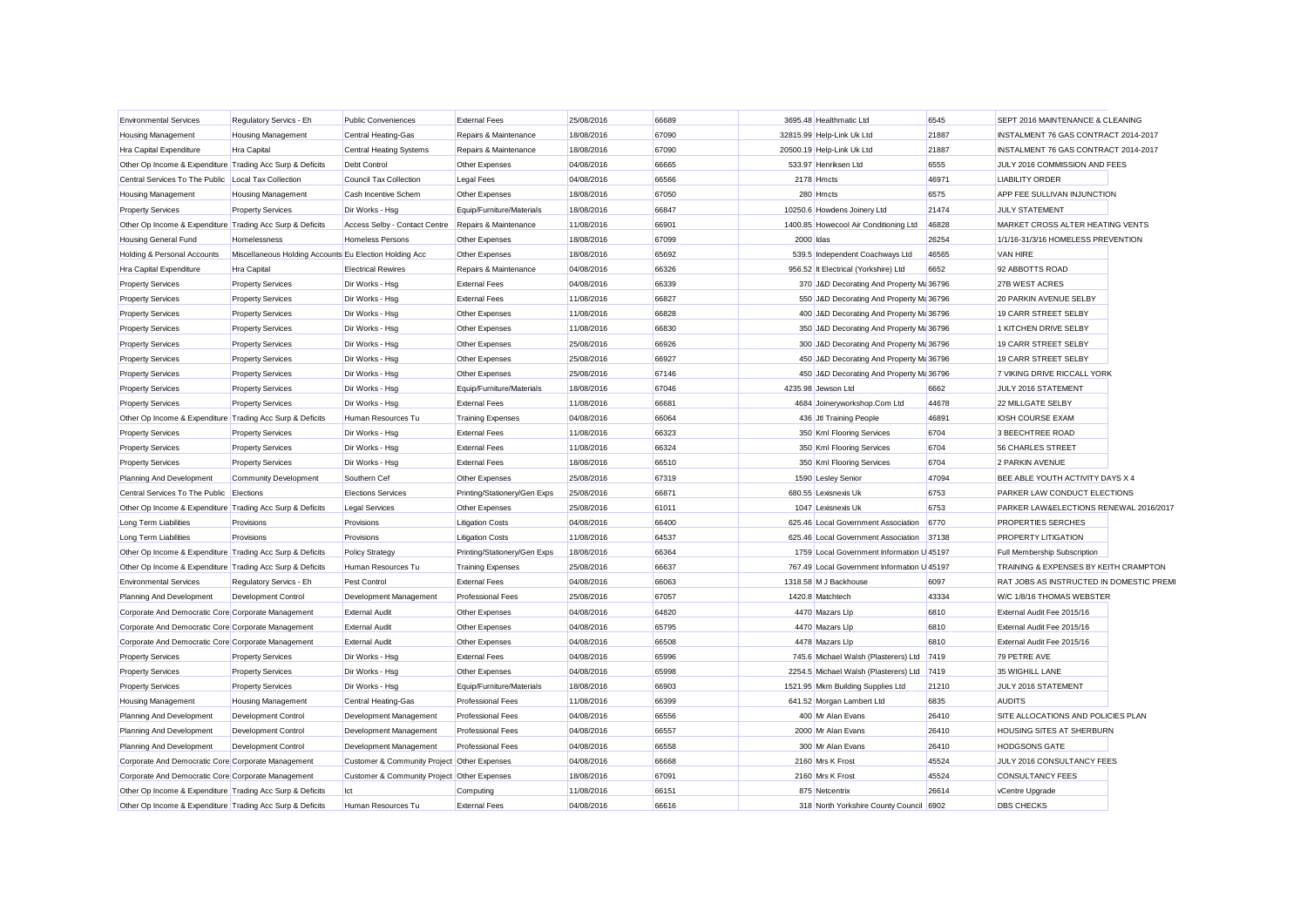| Other Op Income & Expenditure Trading Acc Surp & Deficits |                                                            | <b>Legal Services</b>                                | Other Expenses           | 11/08/2016 | 63516 |                             | 2793.5 North Yorkshire County Council 6902   |       | REIMBURSEMENT OF LEXISNEXIS              |  |
|-----------------------------------------------------------|------------------------------------------------------------|------------------------------------------------------|--------------------------|------------|-------|-----------------------------|----------------------------------------------|-------|------------------------------------------|--|
| Other Op Income & Expenditure Trading Acc Surp & Deficits |                                                            | Sherburn Comm.Office                                 | Rents                    | 11/08/2016 | 66889 |                             | 550 North Yorkshire County Council 6902      |       | 1/4/16-30/6/16 HIRE OF SHERBURN LIBRARY  |  |
| Planning And Development                                  | Development Control                                        | Development Management                               | Advertising              | 11/08/2016 | 65605 |                             | 1728 North Yorkshire County Council 6902     |       | <b>SELBY PRESS NOTICES</b>               |  |
| Planning And Development                                  | Development Control                                        | Development Management                               | Advertising              | 11/08/2016 | 65606 |                             | 1086.5 North Yorkshire County Council 6902   |       | <b>SELBY PRESS NOTICES</b>               |  |
| Planning And Development                                  | Development Control                                        | Development Management                               | Advertising              | 11/08/2016 | 65607 |                             | 1000.83 North Yorkshire County Council 6902  |       | SELBY PRESS NOTICES                      |  |
| Planning And Development                                  | Development Control                                        | Development Management                               | Advertising              | 11/08/2016 | 65608 |                             | 856.08 North Yorkshire County Council 6902   |       | <b>SELBY PRESS NOTICES</b>               |  |
| Planning And Development                                  | Development Control                                        | Development Management                               | <b>Professional Fees</b> | 11/08/2016 | 66370 |                             | 999.58 North Yorkshire County Council 6902   |       | <b>PRESS NOTICES</b>                     |  |
| Holding & Personal Accounts                               | Miscellaneous Holding Accounts Nndr Payers Coll Fund (Old) |                                                      | Nndr Pool Contribution   | 17/08/2016 | 67107 |                             | 181401 North Yorkshire County Council 32208  |       | 19/08/16 RETAINED BUSINESS RATES         |  |
| Corporate And Democratic Core Corporate Management        |                                                            | Customer & Community Project Other Expenses          |                          | 18/08/2016 | 66811 |                             | 3378 North Yorkshire County Council 6902     |       | Webchat Definition Phase for N           |  |
| Corporate And Democratic Core Corporate Management        |                                                            | Customer & Community Project Other Expenses          |                          | 18/08/2016 | 66812 |                             | 9701 North Yorkshire County Council 6902     |       | <b>Digital Transformation Definit</b>    |  |
| <b>Environmental Services</b>                             | <b>Trade Waste</b>                                         | <b>Commercial Waste</b>                              | <b>External Fees</b>     | 18/08/2016 | 66821 |                             | 15363.09 North Yorkshire County Council 6902 |       | JUNE 2016 COMMERCIAL WASTE               |  |
| Other Op Income & Expenditure Trading Acc Surp & Deficits |                                                            | <b>Central Telephones</b>                            | Communications           | 18/08/2016 | 65850 |                             | 3034.29 North Yorkshire County Council 6902  |       | AZZURRI QUARTERLY TELEPHONE FEES         |  |
| Other Op Income & Expenditure Trading Acc Surp & Deficits |                                                            | Marketing & Comms                                    | Other Expenses           | 18/08/2016 | 66922 |                             | 912 North Yorkshire County Council 6902      |       | Annual Report printing                   |  |
| Central Services To The Public Local Land Charges         |                                                            | <b>Land Charges</b>                                  | <b>External Fees</b>     | 25/08/2016 | 67154 |                             | 1900.9 North Yorkshire County Council 6902   |       | MAY 2016 LAND CHARGE SEARCHES            |  |
| Central Services To The Public Local Land Charges         |                                                            | <b>Land Charges</b>                                  | <b>External Fees</b>     | 25/08/2016 | 67155 |                             | 1709.1 North Yorkshire County Council 6902   |       | APRIL 2016 LAND CHARGE SEARCHES          |  |
| Central Services To The Public                            | Local Land Charges                                         | <b>Land Charges</b>                                  | <b>External Fees</b>     | 25/08/2016 | 67156 |                             | 1460.2 North Yorkshire County Council 6902   |       | MARCH 2016 LAND CHARGE SEARCHES          |  |
| Central Services To The Public                            | Local Land Charges                                         | <b>Land Charges</b>                                  | <b>External Fees</b>     | 25/08/2016 | 67157 |                             | 1747.2 North Yorkshire County Council 6902   |       | JUNE 2016 LAND CHARGE SEARCHES           |  |
| <b>Housing Management</b>                                 | <b>Housing Management</b>                                  | <b>Tenant Participation</b>                          | Other Expenses           | 25/08/2016 | 66891 |                             | 350 North Yorkshire County Council 6902      |       | JUNE 2016 SELBY OPEN DOOR MAGAZINE       |  |
| Planning And Development                                  | <b>Planning Policy</b>                                     | Dev Policy Research                                  | Other Expenses           | 25/08/2016 | 66340 |                             | 20250 North Yorkshire County Council 6902    |       | Contribution to York, North Yo           |  |
| Holding & Personal Accounts                               | Miscellaneous Holding Accounts C. Tax Payers Coll Fund Acc |                                                      | Nycc Precept             | 30/08/2016 | 67535 |                             | 3135656 North Yorkshire County Council 32208 |       | NYCC PRECEPT INSTALMENT 01/09/16         |  |
| Holding & Personal Accounts                               | Miscellaneous Holding Accounts Nndr Payers Coll Fund (Old) |                                                      | Nndr Pool Contribution   | 17/08/2016 | 67106 |                             | 20156 North Yorkshire Fire & Rescue          | 32207 | 19/08/16 RETAINED BUSINESS RATES         |  |
| Holding & Personal Accounts                               | Miscellaneous Holding Accounts C. Tax Payers Coll Fund Acc |                                                      | Nyfra Precept            | 30/08/2016 | 67534 |                             | 180590 North Yorkshire Fire & Rescue         | 32207 | NYFRA PRECEPT INSTALMENT 01/09/16        |  |
| Holding & Personal Accounts                               | Miscellaneous Holding Accounts C. Tax Payers Coll Fund Acc |                                                      | Nypa Precept             | 30/08/2016 | 67536 | 594860 North Yorkshire Pcc  |                                              | 32209 | NYPCC PRECEPT INSTALMENT 01/09/16        |  |
| <b>Housing Management</b>                                 | <b>Housing Management</b>                                  | <b>Resource Accounting</b>                           | Other Expenses           | 18/08/2016 | 65594 |                             | 2000 Northern Housing Consortium Lt 6888     |       | FULL MEMBERSHIP OF NORTHERN HOUSING      |  |
| <b>Gf Capital Expenditure</b>                             | General Fund Capital                                       | Ict - Capital Projects                               | Computing                | 04/08/2016 | 65873 |                             | 950 Northgate Public Services Uk Ltd 26165   |       | PARIS Feasibility Study for In           |  |
| Highways, Roads And Transport Parking Services            |                                                            | Car Parks-Other                                      | <b>Energy Costs</b>      | 11/08/2016 | 65888 | 978.97 Npower Ltd           |                                              | 6917  | <b>BRITANNIA CARPARK</b>                 |  |
| Housing Management                                        | <b>Housing Management</b>                                  | Ousegate Hostel                                      | Fixtures & Fittings      | 11/08/2016 | 66016 | 376.24 Npower Ltd           |                                              | 6917  | <b>EDGERTON DRIVE</b>                    |  |
| Other Op Income & Expenditure Trading Acc Surp & Deficits |                                                            | Access Selby - Contact Centre                        | <b>Energy Costs</b>      | 25/08/2016 | 67160 | 563.44 Npower Ltd           |                                              | 6917  | 1/7/16-31/7/16 MARKET CROSS SELBY        |  |
| Planning And Development                                  | Economic Development                                       | The Vivars Mr                                        | <b>Energy Costs</b>      | 25/08/2016 | 67161 | 956.86 Npower Ltd           |                                              | 6917  | 1/4/16-30/6/16 VIVARS INDUSTRIAL         |  |
| Planning And Development                                  | Economic Development                                       | The Vivars Mr                                        | <b>Energy Costs</b>      | 25/08/2016 | 67162 | 1504.99 Npower Ltd          |                                              | 6917  | 1/1/16-31/3/16 VIVARS INDUSTRIAL         |  |
| <b>Special Services</b>                                   | <b>Special Services</b>                                    | <b>Community Centres</b>                             | <b>Energy Costs</b>      | 25/08/2016 | 67158 | 367.53 Npower Ltd           |                                              | 6917  | 1/7/16-31/7/16 ST WILFRIDS COURT BRAYTON |  |
| Other Op Income & Expenditure Trading Acc Surp & Deficits |                                                            | Ict                                                  | Computing                | 18/08/2016 | 65555 | 8737.19 Nynet Ltd           |                                              | 46344 | QUARTERLY RENTAL FOR Q2                  |  |
| Planning And Development                                  | <b>Community Development</b>                               | Eastern Cef                                          | Other Expenses           | 18/08/2016 | 67123 |                             | 4000 Osgodby Village Institute               | 44513 | REFURBISHMENT PROJECT CEF GRANT          |  |
| <b>Housing Management</b>                                 | <b>Housing Management</b>                                  | Edgerton Lodge                                       | Repairs & Maintenance    | 25/08/2016 | 67373 | 273.15 Owan Ltd             |                                              | 6943  | JULY 2016 QUANTITY SURVEYING             |  |
| Hra Capital Expenditure                                   | <b>Hra Capital</b>                                         | <b>Central Heating Systems</b>                       | Repairs & Maintenance    | 25/08/2016 | 67373 | 1183.65 Owan Ltd            |                                              | 6943  | JULY 2016 QUANTITY SURVEYING             |  |
| Hra Capital Expenditure                                   | Hra Capital                                                | Harold Mills Court Comm Centre Repairs & Maintenance |                          | 25/08/2016 | 67373 | 303.5 Owan Ltd              |                                              | 6943  | JULY 2016 QUANTITY SURVEYING             |  |
| <b>Hra Capital Expenditure</b>                            | Hra Capital                                                | Housing Development Schemes External Fees            |                          | 25/08/2016 | 67373 | 1365.75 Owan Ltd            |                                              | 6943  | JULY 2016 QUANTITY SURVEYING             |  |
| <b>Property Services</b>                                  | <b>Property Services</b>                                   | Dir Works - Hsg                                      | <b>External Fees</b>     | 04/08/2016 | 65654 | 409 Paul Harrison           |                                              | 6531  | WORKS - 1 PROSPECT CLOSE                 |  |
| <b>Property Services</b>                                  | <b>Property Services</b>                                   | Dir Works - Hsg                                      | <b>External Fees</b>     | 04/08/2016 | 65655 | 994 Paul Harrison           |                                              | 6531  | WORKS - 16 WESTFIELD COURT               |  |
| <b>Environmental Services</b>                             | Comm Safety (Safety Services) Cs-Partner Contributions     |                                                      | <b>Professional Fees</b> | 25/08/2016 | 67296 |                             | 273.4 Paula Grizzard Ltd                     | 45475 | WOMENS NETWORKING EVENT                  |  |
| Planning And Development                                  | <b>Planning Policy</b>                                     | Dev. Policy Serv. (Plan Selby)                       | <b>Professional Fees</b> | 18/08/2016 | 67134 | 2400.25 Pell Frischmann     |                                              | 42174 | highways assessment study for            |  |
| <b>Property Services</b>                                  | <b>Property Services</b>                                   | Dir Works - Hsg                                      | Contract Hire/Lease      | 04/08/2016 | 66347 |                             | 388.33 Pendragon Contracts                   | 26126 | FP60ZDE                                  |  |
| <b>Property Services</b>                                  | <b>Property Services</b>                                   | Dir Works - Hsg                                      | Contract Hire/Lease      | 04/08/2016 | 66349 |                             | 388.33 Pendragon Contracts                   | 26126 | FP60ZDX                                  |  |
| <b>Property Services</b>                                  | <b>Property Services</b>                                   | Dir Works - Hsg                                      | Contract Hire/Lease      | 04/08/2016 | 66351 |                             | 388.33 Pendragon Contracts                   | 26126 | FP60ZDY                                  |  |
| <b>Property Services</b>                                  | <b>Property Services</b>                                   | Dir Works - Hsg                                      | Contract Hire/Lease      | 04/08/2016 | 66352 |                             | 388.33 Pendragon Contracts                   | 26126 | FP60ZCL                                  |  |
| <b>Property Services</b>                                  | <b>Property Services</b>                                   | Dir Works - Hsa                                      | Contract Hire/Lease      | 11/08/2016 | 66348 | 1193.19 Pendragon Contracts |                                              | 26126 | FP60ZDX                                  |  |
| <b>Property Services</b>                                  | <b>Property Services</b>                                   | Dir Works - Hsa                                      | Contract Hire/Lease      | 11/08/2016 | 66573 |                             | 991.58 Pendragon Contracts                   | 26126 | <b>CAR MANAGEMENT</b>                    |  |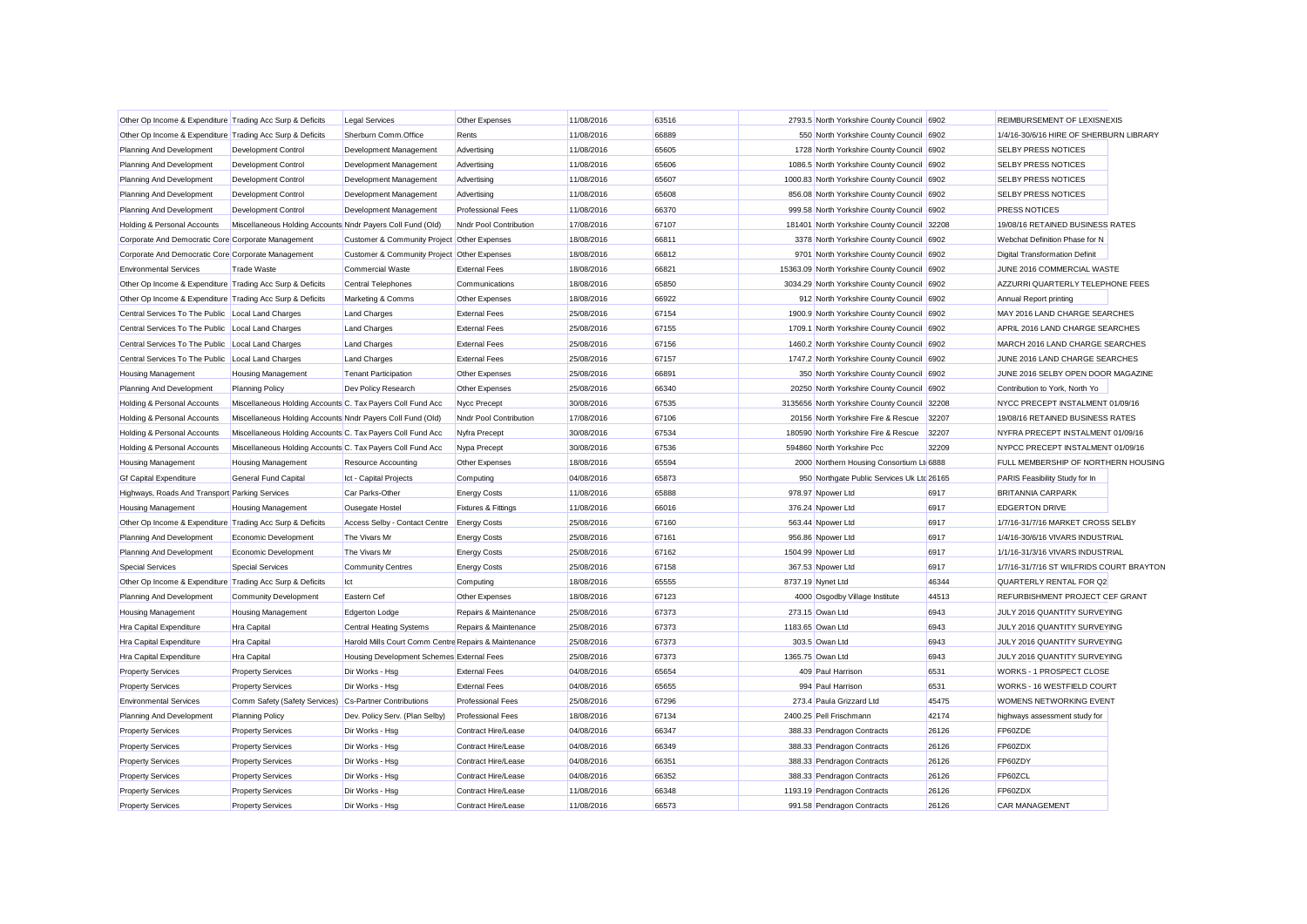| Other Op Income & Expenditure Trading Acc Surp & Deficits |                                                             | Human Resources Tu                                | <b>Training Expenses</b>                 | 04/08/2016 | 66421 |             | 632 Personal Information                      | 46939 | <b>WORKSHOP</b>                        |  |
|-----------------------------------------------------------|-------------------------------------------------------------|---------------------------------------------------|------------------------------------------|------------|-------|-------------|-----------------------------------------------|-------|----------------------------------------|--|
| <b>Special Services</b>                                   | <b>Special Services</b>                                     | <b>Community Centres</b>                          | Other Expenses                           | 11/08/2016 | 64934 |             | 480 Personal Information                      | 34407 | <b>TAXI JOURNEYS</b>                   |  |
| Holding & Personal Accounts                               | Miscellaneous Holding Accounts Rent Payers Account          |                                                   | <b>Rent Refunds</b>                      | 18/08/2016 | 67115 |             | 285.99 Personal Information                   | 45662 | 10 MARSH CROFT BROTHERTON KNOTTINGLEY  |  |
| Planning And Development                                  | Development Control                                         | Development Management                            | Misc Income                              | 18/08/2016 | 67170 |             | 385 Personal Information                      | 47082 | 2015/0868/OUT PLANNING REFUND          |  |
| Planning And Development                                  | Development Control                                         | Development Management                            | Misc Income                              | 25/08/2016 | 67318 |             | 6833.5 Personal Information                   | 47091 | 2015/0895/OUT PLANNING REFUND          |  |
| Holding & Personal Accounts                               | Control Accounts                                            | <b>Creditors Control</b>                          | Tax Deduct On Contract Paymer 11/08/2016 |            | 66908 |             | 840 Pit Property Maintenance                  | 6980  | CIS DEDUCTION REFUND FOR ELECTION WORK |  |
| <b>Property Services</b>                                  | <b>Property Services</b>                                    | Dir Works - Hsg                                   | <b>External Fees</b>                     | 04/08/2016 | 66505 |             | 1745.76 Prism Medical Uk                      | 41970 | 44 GRANGE CRESCENT                     |  |
| <b>Property Services</b>                                  | <b>Property Services</b>                                    | Dir Works - Hsg                                   | <b>External Fees</b>                     | 11/08/2016 | 66388 |             | 2106.85 Prism Medical Uk                      | 41970 | <b>5 ASHTREE WALK</b>                  |  |
| <b>Property Services</b>                                  | <b>Property Services</b>                                    | Dir Works - Hsg                                   | <b>External Fees</b>                     | 25/08/2016 | 67100 |             | 560.25 Prism Medical Uk                       | 41970 | 44 GRANGE CRESCENT TADCASTER LS24 8AQ  |  |
| <b>Property Services</b>                                  | <b>Property Services</b>                                    | Dir Works - Hsg                                   | <b>External Fees</b>                     | 25/08/2016 | 67144 |             | 377 Prism Medical Uk                          | 41970 | 12 MOUNT PLEASANT WF8 3LW BRACE        |  |
| <b>Gf Capital Expenditure</b>                             | General Fund Capital                                        | <b>Fms Project</b>                                | Computing                                | 11/08/2016 | 66581 |             | 1965 Probrand Limited                         | 37238 | 3 X HP ProBook Laptops                 |  |
| Hra Capital Expenditure                                   | Hra Capital                                                 | <b>Bathroom Replacements</b>                      | Repairs & Maintenance                    | 25/08/2016 | 67378 |             | 3428.52 Pts Plumbing And Heating Merch 27460  |       | BATHROOM REPLACEMENT MATERIAL ORDER    |  |
| Hra Capital Expenditure                                   | Hra Capital                                                 | <b>Central Heating Systems</b>                    | Repairs & Maintenance                    | 25/08/2016 | 67379 |             | 1080.38 Pts Plumbing And Heating Merch 27460  |       | <b>HEATING SCHEME 1</b>                |  |
| Hra Capital Expenditure                                   | Hra Capital                                                 | <b>Central Heating Systems</b>                    | Repairs & Maintenance                    | 25/08/2016 | 67380 |             | 1140.84 Pts Plumbing And Heating Merch 27460  |       | SELBY HEATING SCHEME 1                 |  |
| Hra Capital Expenditure                                   | Hra Capital                                                 | <b>Central Heating Systems</b>                    | Repairs & Maintenance                    | 25/08/2016 | 67381 |             | 31088.65 Pts Plumbing And Heating Merch 27460 |       | SELBY HEATING SCHEME 1                 |  |
| Other Op Income & Expenditure Financing & Investment I&E  |                                                             | <b>External Interest Payable</b>                  | Other Expenses                           | 26/08/2016 | 3138  |             | 56050 Public Works Loan Board                 | 7017  | LOAN NUMBERS 496788/496789 INTEREST    |  |
| <b>Special Services</b>                                   | <b>Special Services</b>                                     | <b>Pumping Stations</b>                           | Repairs & Maintenance                    | 04/08/2016 | 65851 |             | 510 R A Dalton                                | 6326  | DESLUDGING HIGH GATE, BALNE            |  |
| <b>Property Services</b>                                  | <b>Property Services</b>                                    | Dir Works - Hsg                                   | <b>External Fees</b>                     | 04/08/2016 | 65844 |             | 14116.21 R N E Electrical Contractors         | 7081  | ELECTRIC WORK VARIOUS                  |  |
| Hra Capital Expenditure                                   | <b>Hra Capital</b>                                          | <b>Central Heating Systems</b>                    | Repairs & Maintenance                    | 25/08/2016 | 66647 |             | 4938.79 R N E Electrical Contractors          | 7081  | DAY TO DAY ELECTRICAL WORKS            |  |
| Hra Capital Expenditure                                   | <b>Hra Capital</b>                                          | <b>Central Heating Systems</b>                    | Repairs & Maintenance                    | 25/08/2016 | 66648 |             | 6213.95 R N E Electrical Contractors          | 7081  | VOIDS ELECTRICAL WORKS                 |  |
| Hra Capital Expenditure                                   | Hra Capital                                                 | <b>Electrical Rewires</b>                         | Repairs & Maintenance                    | 25/08/2016 | 66648 |             | 5812.58 R N E Electrical Contractors          | 7081  | VOIDS ELECTRICAL WORKS                 |  |
| Other Op Income & Expenditure Trading Acc Surp & Deficits |                                                             | Ict                                               | <b>Professional Fees</b>                 | 18/08/2016 | 65602 |             | 916.75 Razorblue Ltd                          | 27684 | IT INFRASTRUCTURE SUPPORT              |  |
| Other Op Income & Expenditure Trading Acc Surp & Deficits |                                                             | Ict                                               | <b>Professional Fees</b>                 | 25/08/2016 | 66656 |             | 916.75 Razorblue Ltd                          | 27684 | SEPT 2016 IT SUPPORT                   |  |
| <b>Property Services</b>                                  | <b>Property Services</b>                                    | Dir Works - Hsg                                   | <b>External Fees</b>                     | 11/08/2016 | 66113 |             | 1100 Rdh Scaffolding                          | 7036  | 7 & 10 WHITEFIELD LANE                 |  |
| <b>Housing Management</b>                                 | <b>Housing Management</b>                                   | Void - Difficult To Let                           | Other Expenses                           | 04/08/2016 | 66547 |             | 324 Removals For You                          | 37744 | Removal from Carr Street- Park         |  |
| Hra Capital Expenditure                                   | <b>Hra Capital</b>                                          | <b>Bathroom Replacements</b>                      | Repairs & Maintenance                    | 25/08/2016 | 67382 | 342.8 Rexel |                                               | 46698 | BATHROOM REPLACEMENT MATERIAL ORDER    |  |
| Other Op Income & Expenditure Trading Acc Surp & Deficits |                                                             | Human Resources Tu                                | <b>Training Expenses</b>                 | 18/08/2016 | 66375 |             | 295 Ricardo-Aea                               | 32392 | EMAQ & AQ SEMINAR - D ADAMSON          |  |
| Planning And Development                                  | Economic Development                                        | P4g Retail Experience - Step                      | Other Expenses                           | 04/08/2016 | 66624 |             | 300 Richard Jemison Photographer I 44550      |       | <b>PHOTOGRAPHS</b>                     |  |
| Holding & Personal Accounts                               | Miscellaneous Holding Accounts Eu Election Holding Acc      |                                                   | Other Expenses                           | 18/08/2016 | 66389 |             | 839.1 Royal Mail Group Plc                    | 7100  | POST - RESPONSE PLUS                   |  |
| Holding & Personal Accounts                               | Miscellaneous Holding Accounts Pcc Election Holding Account |                                                   | Other Expenses                           | 18/08/2016 | 66389 |             | 783.6 Royal Mail Group Plc                    | 7100  | POST - RESPONSE PLUS                   |  |
| Other Op Income & Expenditure Trading Acc Surp & Deficits |                                                             | Postage Account                                   | Communications                           | 25/08/2016 | 66819 |             | 1114.24 Royal Mail Group Plc                  | 7100  | 1ST CLASS POST COLLECTION              |  |
| Housing General Fund                                      | Homelessness                                                | Homeless Persons                                  | Other Expenses                           | 04/08/2016 | 66666 |             | 368.8 Rsp Rail Travel Account                 | 47022 | ANNUAL FEE & WARRANT BOOK FEE          |  |
| Housing General Fund                                      | <b>Supporting People</b>                                    | Warden Lifeline Service                           | <b>External Fees</b>                     | 04/08/2016 | 65822 |             | 6974.5 Ryedale District Council               | 46424 | LIFELINE SERVICE 2016/17               |  |
| Other Op Income & Expenditure Trading Acc Surp & Deficits |                                                             | Community Officer Team                            | Direct Salaries & Wages                  | 25/08/2016 | 65683 |             | 561.6 Ryedale District Council                | 46424 | QUARTYLY CHARGES FOR LONE WORKERS      |  |
| <b>Environmental Services</b>                             | Recycling                                                   | Recycling                                         | <b>External Fees</b>                     | 11/08/2016 | 66156 |             | 855.05 Ryedale Organics Ltd                   | 6694  | <b>GREENWASTE WEEK 28</b>              |  |
| <b>Environmental Services</b>                             | Recycling                                                   | Recycling                                         | <b>External Fees</b>                     | 25/08/2016 | 66657 |             | 996.1 Ryedale Organics Ltd                    | 6694  | <b>WEEK 30 GREENWASTE</b>              |  |
| <b>Environmental Services</b>                             | <b>Street Cleansing</b>                                     | <b>Street Cleansing</b>                           | <b>External Fees</b>                     | 04/08/2016 | 65981 |             | 600 S & G Taperell                            | 7303  | <b>SKIP HIRE</b>                       |  |
| <b>Property Services</b>                                  | <b>Property Services</b>                                    | Dir Works - Hsg                                   | <b>External Fees</b>                     | 04/08/2016 | 65879 |             | 1692 S & G Taperell                           | 7303  | <b>SKIP HIRE</b>                       |  |
| <b>Property Services</b>                                  | <b>Property Services</b>                                    | Dir Works - Hsg                                   | <b>External Fees</b>                     | 25/08/2016 | 67059 |             | 2196 S & G Taperell                           | 7303  | JULY 2016 HIRE OF SKIP                 |  |
| Central Services To The Public Local Tax Collection       |                                                             | Council Tax Collection                            | <b>External Fees</b>                     | 05/08/2016 | 3123  |             | 1056.55 Santander                             | 6052  | JULY 2016 COUNCIL TAX PAYMENTS         |  |
| <b>Housing Management</b>                                 | <b>Housing Management</b>                                   | <b>Rent Project</b>                               | <b>External Fees</b>                     | 05/08/2016 | 3122  |             | 861.98 Santander                              | 6052  | JULY 2016 HOUSE & GARAGE RENTS         |  |
| Other Op Income & Expenditure Trading Acc Surp & Deficits |                                                             | <b>Business Support</b>                           | <b>External Fees</b>                     | 05/08/2016 | 3119  |             | 310.3 Santander                               | 6052  | JULY 2016 INTERNET PAYMENTS            |  |
| Highways, Roads And Transport Parking Services            |                                                             | Car Parks Enforcement                             | <b>External Fees</b>                     | 18/08/2016 | 65695 |             | 614.49 Security Plus Limited                  | 36209 | <b>COLLECTIONS</b>                     |  |
| Highways, Roads And Transport Parking Services            |                                                             | Car Parks Enforcement                             | <b>External Fees</b>                     | 25/08/2016 | 66683 |             | 608.85 Security Plus Limited                  | 36209 | JULY 20163 CASH COLLECTION             |  |
| Corporate And Democratic Core Corporate Management        |                                                             | Customer & Community Project Other Expenses       |                                          | 25/08/2016 | 67315 |             | 1582.24 Selby & District Dial                 | 47090 | COMM NAVIGATOR & ADMIN POSTS           |  |
| Housing General Fund                                      | Homelessness                                                | Refugee Resettlement Program Fixtures & Fittings  |                                          | 18/08/2016 | 66371 |             | 900 Selby Carpet Depot                        | 7148  | CARPETS - 11 RICHARD STREET            |  |
| <b>Housing General Fund</b>                               | Homelessness                                                | Refugee Resettlement Programr Fixtures & Fittings |                                          | 18/08/2016 | 66373 |             | 735 Selby Carpet Depot                        | 7148  | CARPETS - 75 ST WILFRIDS CRESCENT      |  |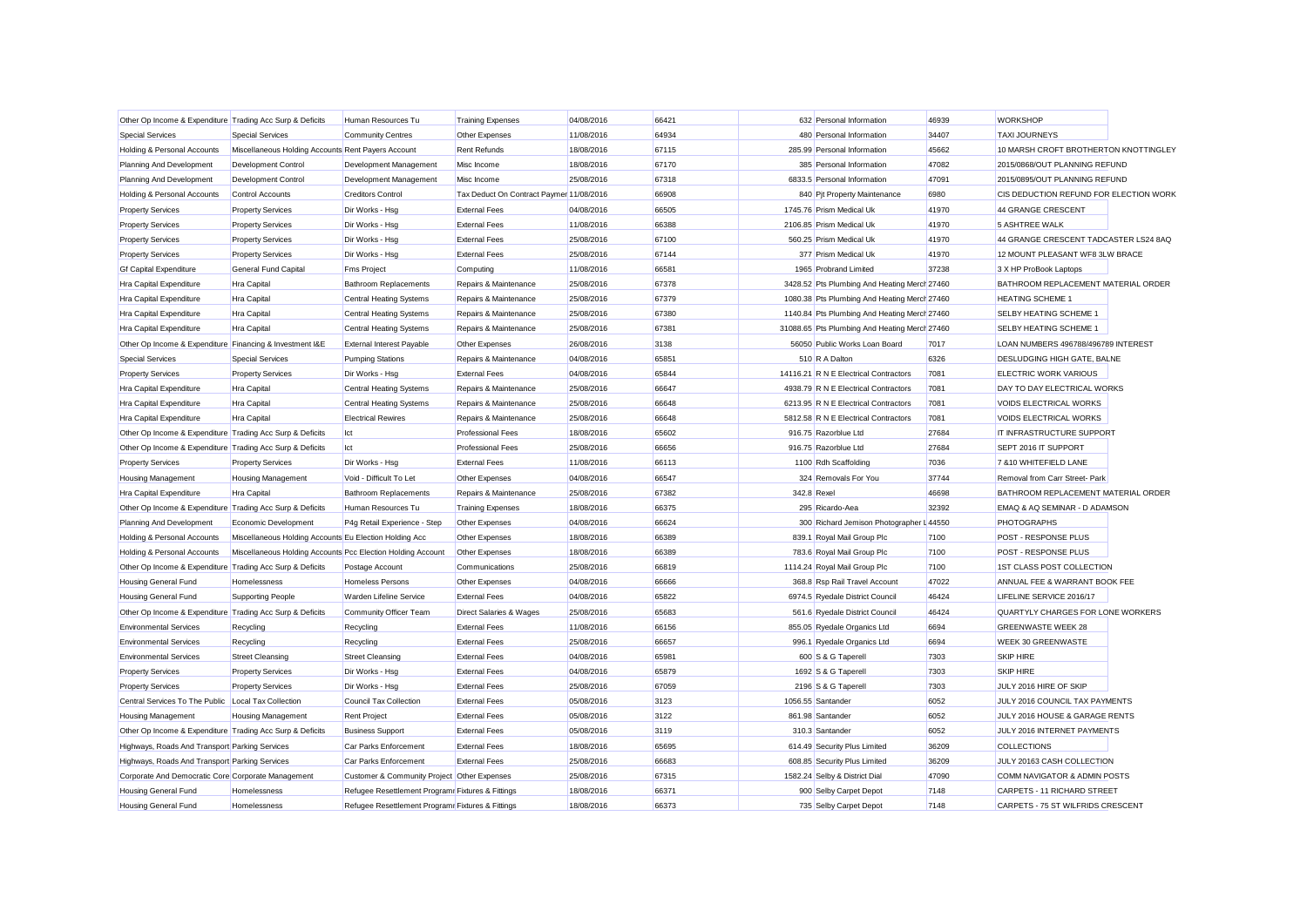| Housing General Fund                                      | Homelessness                                              | Refugee Resettlement Programr Fixtures & Fittings   |                           | 18/08/2016 | 66374 | 800 Selby Carpet Depot                        | 7148  | CARPETS - 21 CARR STREET                 |
|-----------------------------------------------------------|-----------------------------------------------------------|-----------------------------------------------------|---------------------------|------------|-------|-----------------------------------------------|-------|------------------------------------------|
| Housing Management                                        | <b>Housing Management</b>                                 | Cash Incentive Schem                                | Other Expenses            | 18/08/2016 | 66372 | 400 Selby Carpet Depot                        | 7148  | CARPET - 22 PARKIN AVENUE                |
| Planning And Development                                  | <b>Community Development</b>                              | Central Cef                                         | Other Expenses            | 25/08/2016 | 67322 | 4000 Selby District Avs                       | 7159  | 1/10/15-30/9/16 CEF GRANT INCOME MANAGEM |
| Planning And Development                                  | <b>Community Development</b>                              | Southern Cef                                        | Other Expenses            | 25/08/2016 | 67322 | 4000 Selby District Avs                       | 7159  | 1/10/15-30/9/16 CEF GRANT INCOME MANAGEM |
| Planning And Development                                  | <b>Community Development</b>                              | <b>Western Cef</b>                                  | Other Expenses            | 25/08/2016 | 67322 | 4000 Selby District Avs                       | 7159  | 1/10/15-30/9/16 CEF GRANT INCOME MANAGEM |
| <b>Housing Management</b>                                 | <b>Housing Management</b>                                 | Hsg.Gen.Management                                  | Other Expenses            | 04/08/2016 | 66117 | 328 Selby District Council                    | 7151  | 42 FIELD DRIVE                           |
| Holding & Personal Accounts                               | Miscellaneous Holding Accounts Eu Election Holding Acc    |                                                     | Other Expenses            | 11/08/2016 | 65789 | 4800 Selby District Counci                    | 7151  | DELIVERY AND COLLECTION OF EU REF EQUIPM |
| <b>Property Services</b>                                  | <b>Property Services</b>                                  | Dir Works - Hsg                                     | Other Expenses            | 18/08/2016 | 67088 | 3596.31 Selby District Council                | 7151  | SEPT 2016 CTAX BILLS                     |
| <b>Property Services</b>                                  | <b>Property Services</b>                                  | Dir Works - Hsg                                     | <b>External Fees</b>      | 04/08/2016 | 65902 | 3186.17 Selby Glass                           | 7172  | JUNE STATEMNET 2016                      |
| <b>Property Services</b>                                  | <b>Property Services</b>                                  | Dir Works - Hsg                                     | Equip/Furniture/Materials | 18/08/2016 | 66902 | 1774.68 Selby Glass                           | 7172  | JULY 2016 STATEMENT                      |
| Hra Capital Expenditure                                   | <b>Hra Capital</b>                                        | <b>Garage Sites</b>                                 | Repairs & Maintenance     | 04/08/2016 | 65627 | 650 Sherwood Property Building Sen 35336      |       | CHARGES FOR PAINTING GARAGES AT DIXON GA |
| <b>Property Services</b>                                  | <b>Property Services</b>                                  | Dir Works - Hsg                                     | <b>External Fees</b>      | 11/08/2016 | 65628 | 519 Sherwood Property Building Serv 35336     |       | 7 WESTFIELD COURT                        |
| <b>Property Services</b>                                  | <b>Property Services</b>                                  | Dir Works - Hsg                                     | <b>External Fees</b>      | 11/08/2016 | 66366 | 2685 Sherwood Property Building Serv 35336    |       | 20B MANOR GARTH                          |
| <b>Property Services</b>                                  | <b>Property Services</b>                                  | Dir Works - Hsg                                     | <b>External Fees</b>      | 11/08/2016 | 66368 | 725 Sherwood Property Building Serv 35336     |       | 17 HIGHFIELD CRESCENT                    |
| <b>Property Services</b>                                  | <b>Property Services</b>                                  | Dir Works - Hsg                                     | <b>External Fees</b>      | 11/08/2016 | 66369 | 425 Sherwood Property Building Serv 35336     |       | 8 ST WILFRIDS COURT                      |
| <b>Property Services</b>                                  | <b>Property Services</b>                                  | Dir Works - Hsg                                     | <b>External Fees</b>      | 11/08/2016 | 66506 | 5450 Sherwood Property Building Serv 35336    |       | 8 GROVE CRESCENT                         |
| <b>Property Services</b>                                  | <b>Property Services</b>                                  | Dir Works - Hsg                                     | <b>External Fees</b>      | 11/08/2016 | 66845 | 575 Sherwood Property Building Serv 35336     |       | 19 BEECHWOOD GLADE                       |
| <b>Property Services</b>                                  | <b>Property Services</b>                                  | Dir Works - Hsg                                     | <b>External Fees</b>      | 11/08/2016 | 66846 | 1800 Sherwood Property Building Serv 35336    |       | 1 HOLLYTREE WALK TADCASTER               |
| Hra Capital Expenditure                                   | <b>Hra Capital</b>                                        | Void Property Repairs                               | Repairs & Maintenance     | 25/08/2016 | 67289 | 495 Sherwood Property Building Sen 35336      |       | 2 NORTHFIELD CLOSE                       |
| Hra Capital Expenditure                                   | Hra Capital                                               | Void Property Repairs                               | Repairs & Maintenance     | 25/08/2016 | 67291 | 545 Sherwood Property Building Serv 35336     |       | 82 WAVELL STREET SELBY                   |
| <b>Property Services</b>                                  | <b>Property Services</b>                                  | Dir Works - Hsg                                     | <b>External Fees</b>      | 25/08/2016 | 67290 | 295 Sherwood Property Building Serv 35336     |       | 17 HIGHFIELD VIEW                        |
| <b>Property Services</b>                                  | <b>Property Services</b>                                  | Dir Works - Hsg                                     | <b>External Fees</b>      | 25/08/2016 | 67292 | 2700 Sherwood Property Building Serv 35336    |       | 73 CHARLES STREET SELBY                  |
| Other Op Income & Expenditure Trading Acc Surp & Deficits |                                                           | Ict                                                 | <b>Professional Fees</b>  | 18/08/2016 | 66365 | 4476 Softcat Limited                          | 31771 | PGI ITHC Pen Test 2016                   |
| Other Op Income & Expenditure Trading Acc Surp & Deficits |                                                           | Human Resources Tu                                  | <b>Training Expenses</b>  | 18/08/2016 | 67116 | 8221.82 Solace Group                          | 7235  | ASSESSMENT CENTRE SUPPORT                |
| Housing General Fund                                      | <b>Housing Strategy</b>                                   | Pfi Scheme (Housing)                                | Other Expenses            | 04/08/2016 | 65842 | 32496.75 South Yorkshire Housing Ass Ltd 7239 |       | PFI JUNE 2016                            |
| Housing General Fund                                      | <b>Housing Strategy</b>                                   | Pfi Scheme (Housing)                                | Other Expenses            | 25/08/2016 | 66654 | 33697.95 South Yorkshire Housing Ass Ltd 7239 |       | JULY 2016 SELBY PFI                      |
| <b>Environmental Services</b>                             | <b>Trade Waste</b>                                        | <b>Clinical Waste</b>                               | <b>External Fees</b>      | 25/08/2016 | 66870 | 381.94 Srcl Ltd                               | 7251  | <b>HAZARDOUS WASTE</b>                   |
| Planning And Development                                  | <b>Planning Policy</b>                                    | Dev. Policy Serv. (Plan Selby)                      | <b>Professional Fees</b>  | 18/08/2016 | 66546 | 1200 Supersys It Services Ltd                 | 44688 | Residential PARS NET 2 User Re           |
| <b>Property Services</b>                                  | <b>Property Services</b>                                  | Dir Works - Hsg                                     | Equip/Furniture/Materials | 25/08/2016 | 66810 | 353.8 Supra Uk Limited                        | 27438 | <b>KEY SAFE SLIMLINE</b>                 |
| Housing General Fund                                      | Homelessness                                              | Refugee Resettlement Program: Repairs & Maintenance |                           | 04/08/2016 | 66635 | 1845 T.N.B Decorators                         | 23973 | 75 ST WILFRIDS CRESCENT BRAYTON          |
| Housing Management                                        | <b>Housing Management</b>                                 | Void - Difficult To Let                             | Other Expenses            | 04/08/2016 | 66673 | 440 T.N.B Decorators                          | 23973 | Interior works required at 128           |
| Other Op Income & Expenditure Trading Acc Surp & Deficits |                                                           | Finance                                             | Subscriptions             | 25/08/2016 | 66621 | 261 The Financial Reporting Council 6443      |       | 01/04/2016-31/03/2017 FRC PREPAPERS LEVY |
| <b>Environmental Services</b>                             | Recycling                                                 | Recycling                                           | <b>External Fees</b>      | 18/08/2016 | 66873 | 10776.98 The Maltings Organic Treatment 35116 |       | JULY 2016 GREENWASTE                     |
| Planning And Development                                  | Development Control                                       | Development Management                              | <b>Professional Fees</b>  | 04/08/2016 | 65839 | 1387.5 The Oyster Partnership Ltd             | 43921 | Personal Information                     |
| Planning And Development                                  | <b>Planning Policy</b>                                    | Dev. Policy Serv. (Plan Selby)                      | <b>Professional Fees</b>  | 04/08/2016 | 65840 | 1309.58 The Oyster Partnership Ltd            | 43921 | Personal Information                     |
| Planning And Development                                  | <b>Development Control</b>                                | Development Management                              | <b>Professional Fees</b>  | 11/08/2016 | 65984 | 1737.5 The Oyster Partnership Ltd             | 43921 | Personal Information                     |
| Planning And Development                                  | Development Control                                       | Development Management                              | <b>Professional Fees</b>  | 11/08/2016 | 66169 | 1812.5 The Oyster Partnership Ltd             | 43921 | Personal Information                     |
| Planning And Development                                  | Development Control                                       | Development Management                              | <b>Professional Fees</b>  | 11/08/2016 | 66171 | 1187.5 The Oyster Partnership Ltd             | 43921 | Personal Information                     |
| Planning And Development                                  | Development Control                                       | Development Management                              | <b>Professional Fees</b>  | 11/08/2016 | 66172 | 1598.4 The Oyster Partnership Ltd             | 43921 | Personal Information                     |
| Planning And Development                                  | Development Control                                       | Development Management                              | Repairs & Maintenance     | 11/08/2016 | 66311 | 1550 The Oyster Partnership Ltd               | 43921 | Personal Information                     |
| Planning And Development                                  | <b>Planning Policy</b>                                    | Dev. Policy Serv. (Plan Selby)                      | <b>Professional Fees</b>  | 11/08/2016 | 65985 | 1242.5 The Oyster Partnership Ltd             | 43921 | Personal Information                     |
| Planning And Development                                  | <b>Planning Policy</b>                                    | Dev. Policy Serv. (Plan Selby)                      | <b>Professional Fees</b>  | 11/08/2016 | 66170 | 1182.39 The Oyster Partnership Ltd            | 43921 | Personal Information                     |
| Planning And Development                                  | <b>Development Control</b>                                | Development Management                              | <b>Professional Fees</b>  | 18/08/2016 | 66549 | 1775 The Oyster Partnership Ltd               | 43921 | Personal Information                     |
| Planning And Development                                  | <b>Planning Policy</b>                                    | Dev. Policy Serv. (Plan Selby)                      | <b>Professional Fees</b>  | 18/08/2016 | 66550 | 376.25 The Oyster Partnership Ltd             | 43921 | Personal Information                     |
| Planning And Development                                  | <b>Planning Policy</b>                                    | Dev. Policy Serv. (Plan Selby)                      | <b>Professional Fees</b>  | 25/08/2016 | 66702 | 848.63 The Oyster Partnership Ltd             | 43921 | <b>M/C 25/0 REBECCA RAINE</b>            |
| Holding & Personal Accounts                               | Miscellaneous Holding Accounts Sect 106 Ros - Dev Contrib |                                                     | Thorpe Willoughby Parish  | 18/08/2016 | 67119 | 4000 Thorpe Willoughby Parish Cound 7324      |       | 2012/0852/FUL WHITE HOUSE FARM SECTION10 |
| <b>Property Services</b>                                  | <b>Property Services</b>                                  | Dir Works - Hsa                                     | Equip/Furniture/Materials | 18/08/2016 | 66935 | 277.16 Travis Perkins Trading Co Ltd          | 7352  | JULY 2016 STATEMENT                      |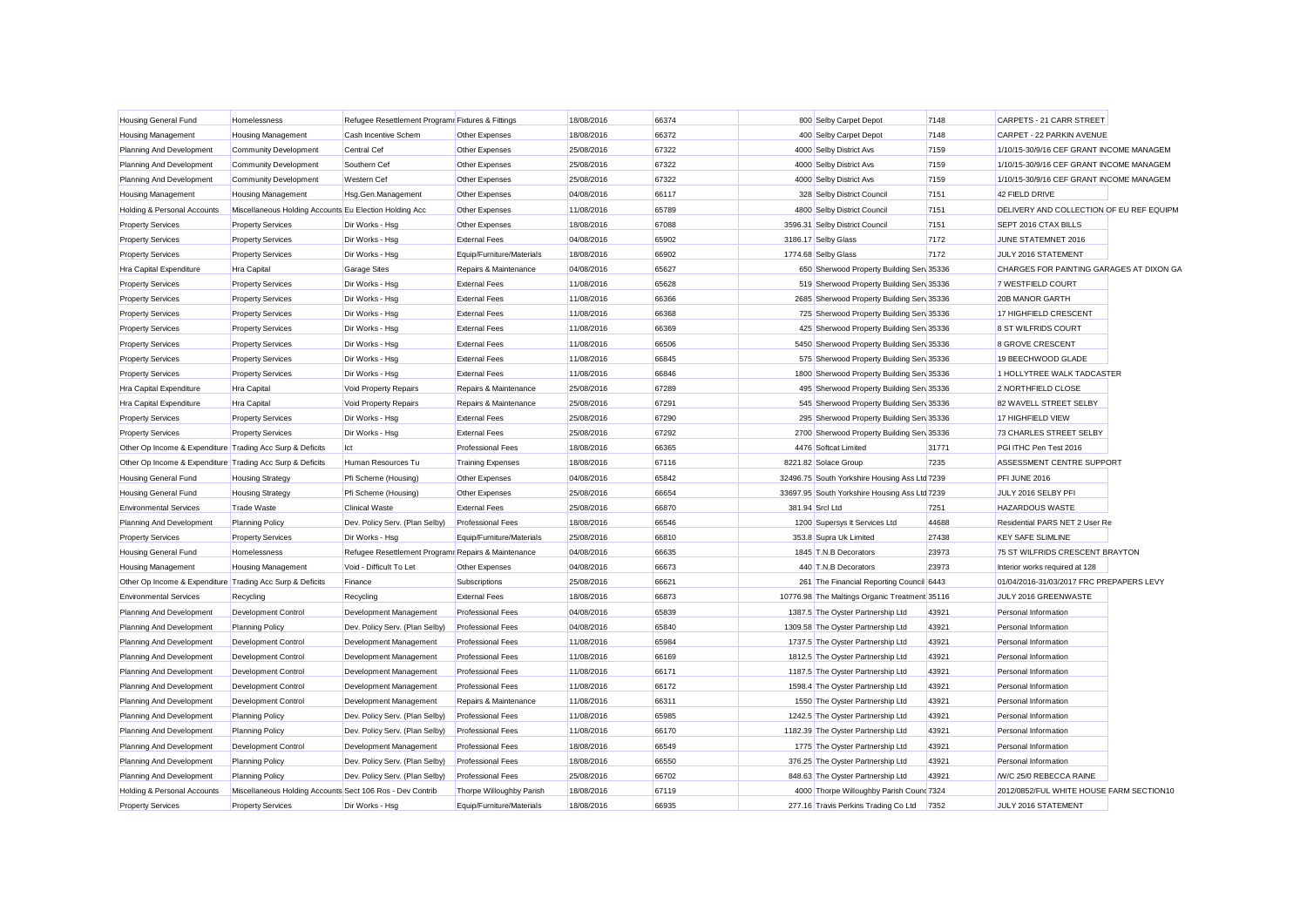| <b>Special Services</b>                                   | <b>Special Services</b>      | <b>Community Centres</b>                    | <b>Fixtures &amp; Fittings</b>     | 04/08/2016 | 66001 | 276.13 Tunstall Healthcare (Uk) Ltd        | 7363  | CALL OUT FOR LAURIE BACKHOUSE            |  |
|-----------------------------------------------------------|------------------------------|---------------------------------------------|------------------------------------|------------|-------|--------------------------------------------|-------|------------------------------------------|--|
| <b>Special Services</b>                                   | <b>Special Services</b>      | <b>Community Centres</b>                    | <b>Fixtures &amp; Fittings</b>     | 25/08/2016 | 66608 | 12983.08 Tunstall Healthcare (Uk) Ltd      | 7363  | Upgrading of Warden call and d           |  |
| <b>Property Services</b>                                  | <b>Property Services</b>     | Dir Works - Hsg                             | <b>Running Costs</b>               | 04/08/2016 | 66701 | 463.36 Uk Fuels Ltd                        | 7373  | <b>FUEL SERVICE</b>                      |  |
| <b>Property Services</b>                                  | <b>Property Services</b>     | Dir Works - Hsg                             | <b>Running Costs</b>               | 11/08/2016 | 66944 | 890.9 Uk Fuels Ltd                         | 7373  | <b>FUEL</b>                              |  |
| <b>Property Services</b>                                  | <b>Property Services</b>     | Dir Works - Hsg                             | <b>Running Costs</b>               | 18/08/2016 | 67166 | 552.04 Uk Fuels Ltd                        | 7373  | <b>FUEL SERVICES</b>                     |  |
| <b>Property Services</b>                                  | <b>Property Services</b>     | Dir Works - Hsg                             | <b>Running Costs</b>               | 25/08/2016 | 67403 | 656.95 Uk Fuels Ltd                        | 7373  | <b>FUEL SERVICES</b>                     |  |
| <b>Housing Management</b>                                 | <b>Housing Management</b>    | Ousegate Hostel                             | <b>Fixtures &amp; Fittings</b>     | 18/08/2016 | 66504 | 463.9 Universal Fire Protection            | 7386  | OUSEGATE LODGE                           |  |
| Corporate And Democratic Core Corporate Management        |                              | Customer & Community Project Other Expenses |                                    | 25/08/2016 | 67375 | 2664 University Of York                    | 7392  | Personal Information                     |  |
| Other Op Income & Expenditure Trading Acc Surp & Deficits |                              | Data & System                               | Direct Salaries & Wages            | 25/08/2016 | 67375 | 2397.6 University Of York                  | 7392  | Personal Information                     |  |
| Planning And Development                                  | Development Control          | Development Management                      | <b>Professional Fees</b>           | 25/08/2016 | 66595 | 925.02 Valuation Office Agency             | 7399  | 2016/0161/MLA - Rebuttal Revie           |  |
| Other Op Income & Expenditure Trading Acc Surp & Deficits |                              | <b>Legal Services</b>                       | <b>Direct Salaries &amp; Wages</b> | 11/08/2016 | 63764 | 315.23 Venn Group Ltd                      | 7402  | TIMESHEET WEEK ENDING 08/05/2016 28.92 H |  |
| Other Op Income & Expenditure Trading Acc Surp & Deficits |                              | <b>Legal Services</b>                       | <b>Direct Salaries &amp; Wages</b> | 11/08/2016 | 63766 | 370.6 Venn Group Ltd                       | 7402  | TIME SHEET K WEBSTER W/E 01/05/2016      |  |
| Other Op Income & Expenditure Trading Acc Surp & Deficits |                              | <b>Legal Services</b>                       | Direct Salaries & Wages            | 11/08/2016 | 63767 | 318.83 Venn Group Ltd                      | 7402  | Personal Information                     |  |
| Other Op Income & Expenditure Trading Acc Surp & Deficits |                              | <b>Legal Services</b>                       | <b>Direct Salaries &amp; Wages</b> | 11/08/2016 | 64067 | 327 Venn Group Ltd                         | 7402  | Personal Information                     |  |
| Other Op Income & Expenditure Trading Acc Surp & Deficits |                              | <b>Legal Services</b>                       | Direct Salaries & Wages            | 11/08/2016 | 64288 | 332.45 Venn Group Ltd                      | 7402  | Personal Information                     |  |
| Other Op Income & Expenditure Trading Acc Surp & Deficits |                              | <b>Legal Services</b>                       | <b>Direct Salaries &amp; Wages</b> | 11/08/2016 | 64457 | 416.05 Venn Group Ltd                      | 7402  | Personal Information                     |  |
| Other Op Income & Expenditure Trading Acc Surp & Deficits |                              | <b>Legal Services</b>                       | <b>Direct Salaries &amp; Wages</b> | 11/08/2016 | 64815 | 403.3 Venn Group Ltd                       | 7402  | Personal Information                     |  |
| Other Op Income & Expenditure Trading Acc Surp & Deficits |                              | <b>Legal Services</b>                       | Direct Salaries & Wages            | 11/08/2016 | 66848 | 2289 Venn Group Ltd                        | 7402  | W/E 05/06/16 KEITH WEBSTER               |  |
| Other Op Income & Expenditure Trading Acc Surp & Deficits |                              | Ict                                         | Computing                          | 18/08/2016 | 65626 | 3872.47 Vodafone Limited                   | 6201  | GSI COVERAGE, DIRECT NETOWORK SERVICE PR |  |
| <b>Environmental Services</b>                             | Regulatory Servics - Eh      | Taxi & Hire Licences                        | <b>Running Costs</b>               | 11/08/2016 | 66684 | 1007.5 Watsons                             | 7429  | 31 TAXI TESTS CARRIED OUT                |  |
| <b>Housing Management</b>                                 | <b>Housing Management</b>    | Solid Fuel Serv-PInd                        | Repairs & Maintenance              | 25/08/2016 | 67376 | 11176.09 Wdh Solutions Ltd                 | 28604 | INSTAL 49 SOLID FUEL MAINTENANCE         |  |
| <b>Property Services</b>                                  | <b>Property Services</b>     | Dir Works - Hsg                             | Contract Hire/Lease                | 25/08/2016 | 66813 | 304 West Wallasey Fleet Hire Service 46394 |       | ROOF RACK PACKAGE DEAL                   |  |
| Planning And Development                                  | Community Development        | <b>Western Cef</b>                          | Other Expenses                     | 04/08/2016 | 66650 | 2500 Wheatshelf Angling Club               | 46981 | DISABLED PLATFORMS GRANT                 |  |
| Central Services To The Public Local Tax Collection       |                              | Council Tax Collection                      | Communications                     | 04/08/2016 | 66543 | 293.82 Whistl                              | 7335  | <b>REMINDERS</b>                         |  |
| Other Op Income & Expenditure Trading Acc Surp & Deficits |                              | Postage Account                             | Communications                     | 04/08/2016 | 66542 | 1018.72 Whistl                             | 7335  | POST                                     |  |
| Other Op Income & Expenditure Trading Acc Surp & Deficits |                              | Postage Account                             | Communications                     | 04/08/2016 | 66575 | 1148.71 Whistl                             | 7335  | POST                                     |  |
| Other Op Income & Expenditure Trading Acc Surp & Deficits |                              | Postage Account                             | Communications                     | 11/08/2016 | 66685 | 873.82 Whistl                              | 7335  | WEEK 30 2016 POST COLLECTION             |  |
| Central Services To The Public Local Tax Collection       |                              | Council Tax Collection                      | Communications                     | 18/08/2016 | 65680 | 529.19 Whistl                              | 7335  | POST                                     |  |
| Other Op Income & Expenditure Trading Acc Surp & Deficits |                              | Postage Account                             | Communications                     | 18/08/2016 | 66948 | 1003.55 Whistl                             | 7335  | WEEK 31 2016 POST COLLECTION             |  |
| Other Op Income & Expenditure Trading Acc Surp & Deficits |                              | Postage Account                             | Communications                     | 18/08/2016 | 67069 | 876.67 Whistl                              | 7335  | WEEK 25 2016 POST COLLECTION             |  |
| Other Op Income & Expenditure Trading Acc Surp & Deficits |                              | Postage Account                             | Communications                     | 18/08/2016 | 67070 | 832.07 Whistl                              | 7335  | WEEK 27 2016 POST COLLECTION             |  |
| Other Op Income & Expenditure Trading Acc Surp & Deficits |                              | Postage Account                             | Communications                     | 25/08/2016 | 67152 | 877.39 Whistl                              | 7335  | WEEK 32 2016 POST COLLECTION             |  |
| Central Services To The Public Local Tax Collection       |                              | Council Tax Collection                      | Communications                     | 30/08/2016 | 67390 | 308.56 Whistl                              | 7335  | WEEK 33 2016 CTAX POST COLLECTION        |  |
| Other Op Income & Expenditure Trading Acc Surp & Deficits |                              | Postage Account                             | Communications                     | 30/08/2016 | 67389 | 1044.88 Whistl                             | 7335  | WEEK 33 2016 POST COLLECTION             |  |
| <b>Gf Capital Expenditure</b>                             | <b>General Fund Capital</b>  | Leisure Village                             | Equip/Furniture/Materials          | 11/08/2016 | 66313 | 5672 Wigan Leisure & Culture Trust         | 7447  | <b>SELBY LEISURE</b>                     |  |
| <b>Housing Management</b>                                 | <b>Housing Management</b>    | Void - Difficult To Let                     | Other Expenses                     | 04/08/2016 | 66572 | 370 Wilko Retail Limited                   | 43968 | <b>GIFT CARDS</b>                        |  |
| <b>Property Services</b>                                  | <b>Property Services</b>     | Dir Works - Hsg                             | Equip/Furniture/Materials          | 18/08/2016 | 67085 | 7595.6 Wolseley Uk Ltd                     | 7464  | JULY 2016 STATEMENT                      |  |
| Planning And Development                                  | Development Control          | Development Management                      | <b>Professional Fees</b>           | 18/08/2016 | 66888 | 1523 Wpa Consultants Ltd                   | 43780 | CONTAMINATED LAND CONSULTANCY            |  |
| Other Op Income & Expenditure Trading Acc Surp & Deficits |                              | <b>Print Costs Account</b>                  | Equip/Furniture/Materials          | 25/08/2016 | 66826 | 6111.69 Xerox (Uk) Ltd                     | 42408 | 1/4/16-30/6/16 COPIES                    |  |
| <b>Property Services</b>                                  | <b>Property Services</b>     | Dir Works - Hsg                             | Equip/Furniture/Materials          | 25/08/2016 | 66936 | 4197.13 Yesss Electrical                   | 44266 | JULY 2016 STATEMENT                      |  |
| <b>Housing Management</b>                                 | <b>Housing Management</b>    | <b>Housing Management</b>                   | Direct Salaries & Wages            | 11/08/2016 | 66419 | 2664 York St John University               | 37643 | Personal Information                     |  |
| <b>Property Services</b>                                  | <b>Property Services</b>     | Dir Works - Hsg                             | Other Expenses                     | 25/08/2016 | 66625 | 825 Yorkshire Commercial Cleaners 45499    |       | VARIOUS PROPERTIES CLEANING              |  |
| <b>Property Services</b>                                  | <b>Property Services</b>     | Dir Works - Hsg                             | Other Expenses                     | 11/08/2016 | 66632 | 300 Yorkshire Energy Assessments L 46025   |       | EPCS VARIOUS ADDRESSES                   |  |
| <b>Property Services</b>                                  | <b>Property Services</b>     | Dir Works - Hsg                             | Other Expenses                     | 11/08/2016 | 66633 | 450 Yorkshire Energy Assessments L 46025   |       | EPCS VARIOUS ADDRESSES                   |  |
| Planning And Development                                  | <b>Community Development</b> | <b>Western Cef</b>                          | Other Expenses                     | 04/08/2016 | 66662 | 559.2 Yorkshire Energy Doctor Cic          | 47020 | GRANT TOWARDS WARMING WESTERN CEF        |  |
| Planning And Development                                  | <b>Community Development</b> | Tadcaster & Villages Cef                    | Other Expenses                     | 18/08/2016 | 67036 | 928 Yorkshire Energy Doctor Cic            | 47020 | WARMING TADCASTER CEF GRANT              |  |
| <b>Gf Capital Expenditure</b>                             | <b>General Fund Capital</b>  | <b>Disabled Facilities Grants</b>           | Soft Loans                         | 04/08/2016 | 66667 | 4226.3 Yorkshire Housing                   | 7495  | Personal Information                     |  |
|                                                           |                              |                                             |                                    |            |       |                                            |       |                                          |  |